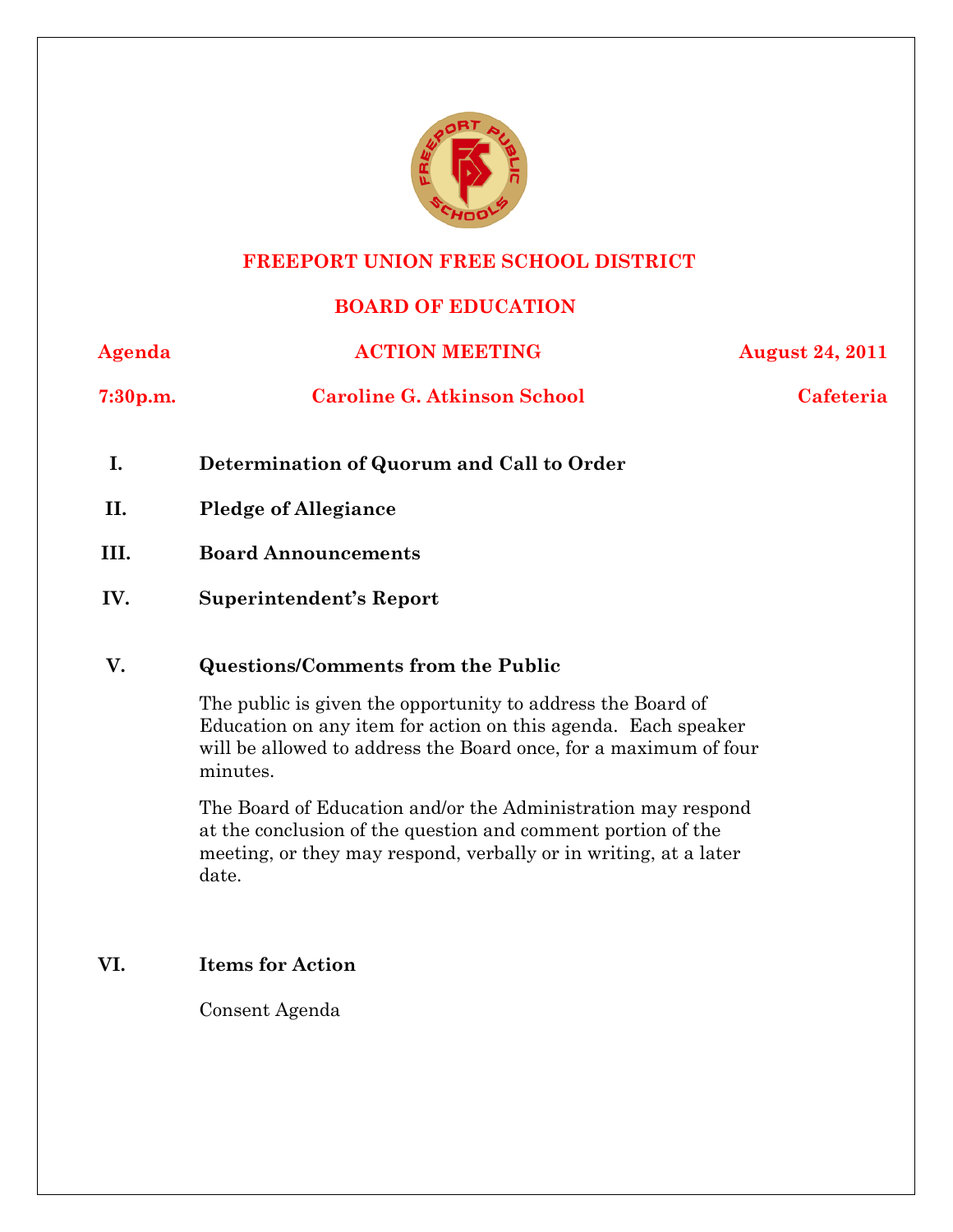*Freeport Union Free School District Board of Education Meeting August 24, 2011*

# **Consent Agenda Items:**

# **BE IT RESOLVED that the Board of Education of the Freeport Union Free School District hereby approves the following items; A; B 1, 2, 3, 4, 5, 6, 7; C 1.**

### **Consent Approve**

 *Acceptance of the Minutes*  $\mathbf{A}$ 

 **AA. Consent - Approve** 

**A.** Acceptance of the Minutes of the Board of Education

### **B. Personnel Actions**

- 1. Leave of Absence
- 2. Change of Status
- 3. Termination of Staff
- 4. Appointment of Staff Non-Instructional
- 5. Appointment of Teaching Assistants
- 6. Appointment of Staff Instructional- Probationary
- 7. Appointment of Staff Instructional Temporary

### **C. Education**

**A.** 

1. Acceptance of the Minutes from the Committees on Special Education and Preschool Education

#### **VII. Other items for Action Finance**

- 1. Acceptance of a Gift
	- 2. Ratification of a Memorandum of Agreement
	- 3. Budget Transfer Preliminary Close 2010/2011

# **IX. A. Other Reports to the Board**

- 1. Treasurer's Report
- 2. High School Funds Report
- 3. Atkinson School Book Store Report